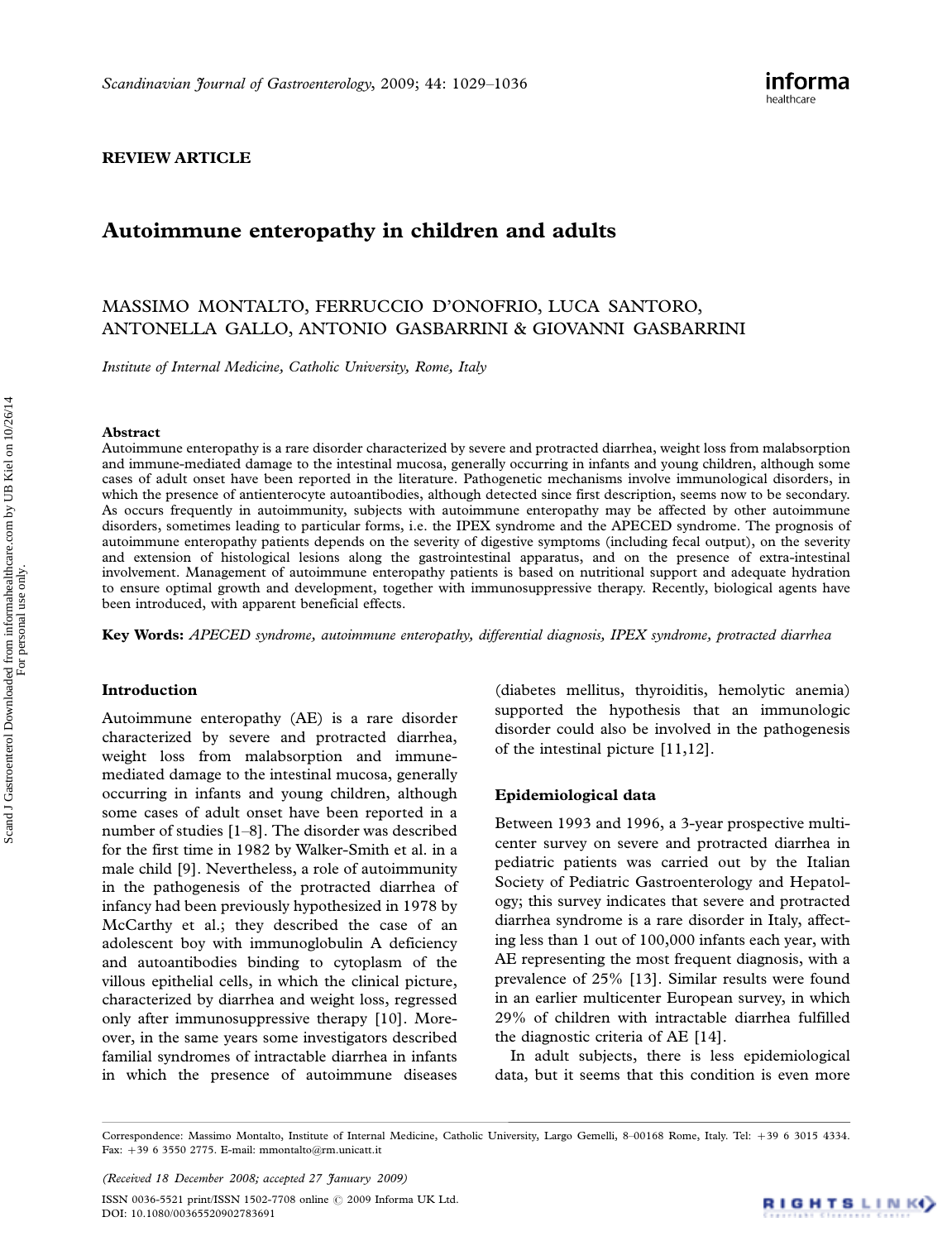rare, only a few cases being reported in the literature  $[1-8]$ .

### Pathophysiology

In recent years, the immunologic mechanisms causing AE have been widely debated. It is known that enterocytes are crucial in directing the appropriate immune response to luminal antigens; in fact, intestinal epithelium is an interface between environmental and food antigens and cells of the mucosal immune system. The constitutive expression of human leukocyte antigen (HLA) class II molecules on the enterocyte surface is another significant feature of this intestinal barrier, because epithelium cells are known to present processed exogenous antigenic peptides to the clonotypic T-cell receptor, in order to maintain the oral tolerance  $[15-17]$ . It has been shown that, in the context of autoimmunity, the expression of self-antigens on the epithelial cell surface can activate CD4 T lymphocytes: this phenomenon, described in classic autoimmune diseases such as insulin-dependent diabetes mellitus and autoimmune thyroid disorders, may play an important role in the destruction of epithelial cells [18,19]. Supporting the possible role of these mechanisms also in the pathogenesis of AE, Mirakian et al. documented the inappropriate expression of HLA class II molecules in the crypt epithelium of proximal small intestine in children affected by AE [20]. Moreover, Cuenod et al. described an increase of mucosal T lymphocytes and overexpression of HLA-DR antigens by enterocytes, suggesting that the gut is the site of an autoimmune reaction mediated by local activation of intestinal autoreactive T cells, causing typical histologic lesions of AE [21]. In subjects affected by AE, increased levels of CD4 and CD8 T lymphocytes in the lamina propria and intraepithelial presence of CD8 T lymphocytes have been reported in some studies  $[22-24]$ . Intestinal T lymphocytes could act through different mechanisms, by exerting direct cytotoxicity against epithelial cells, or causing enterocyte apoptosis with an antibody-dependent cellular cytotoxicity, or through the secretion of lymphokines [25–28]. Moreover, it is known that the activation of CD4 T lymphocytes against selfantigens may also be due to thymic dysfunction. In fact, intrathymic T-lymphocyte maturation is important for the deletion of potentially self-reactive clones of T cells [29]; when this process is altered, autoreactive T-cell clones may induce the expansion of anti-self B cells [30]. The role of T-cell activation in the pathogenesis of AE is confirmed by the efficacy of treatment with cyclosporin A, a drug that acts by suspending certain nuclear events associated with T-cell activation [31-35].

Regarding antienterocyte autoantibodies, they have been detected since the first description of AE [9]. Immunohistological studies of serum from patients affected by AE have shown that these autoantibodies, frequently of IgG type, can be directed against intestinal brush border or cytoplasm of enterocytes; also goblet cells can be targeted [22,36,37]. It seems that their role in AE pathogenesis is secondary, since these autoantibodies seem to appear only after the onset of mucosal damage, disappearing after treatment even if a complete return to normal mucosa has not yet been achieved; moreover it seems that there is no correlation between their titers and the histological severity of the enteropathy  $[9,38-40]$ . In addition, their presence is not pathognomonic, considering that antibodies to enterocyte components at low titers have also been found in patients affected by other gastrointestinal disorders, such as inflammatory bowel disease and cow's milk allergy, and in adults with HIV infection [36,41,42].

As occurs frequently in autoimmunity, subjects with AE may be affected by other autoimmune disorders; in this regard, several autoantibodies (e.g. antibodies towards gastric parietal cells, pancreatic islets, insulin, glutamic acid decarboxylase, smooth-muscle, endoplasmic reticulum, reticulin, gliadin, adrenal cells, nuclear antigens, DNA, thyroglobulin and thyroid microsomes) have been described in AE, some of these acting against common antigens [1,43]. Among these, a recent extensively studied antibody is the one directed against a 75 KDa antigen located in gut and kidney epithelia [37,44]. This antigen, named AE 75, was identified by Kobayashi et al. in two Japanese patients; his genomic sequence is located on the chromosome 11p14.3 [37]. The protein encoded by AE 75 participates in interactions between membraneassociated proteins and other cytoplasmic proteins involved in cytoskeletal arrangement, in tight junction formation and in the regulation of paracellular enterocyte permeability [37,45,46]. Therefore, autoantibodies to AE 75 may impair the tight junction integrity, thus inducing enhanced intestinal permeability and, finally, inflammatory enteropathy [46]. Considering that the presence of AE 75 was detected in duodenal, jejunal, ileal and renal tissues of these patients, also complaining of renal disorders, the investigators hypothesized that AE 75 could be a common target of tissue damage in both organs [37]. Colletti et al. reported a case of AE complicated with immune-mediated membranous glomerulonephritis, in which autoantibodies reacted with a 55 kD antigen located in both the jejunum and glomerulus; also in this case, the epitope is located on the epithelial cells of both the small intestine and kidney [47].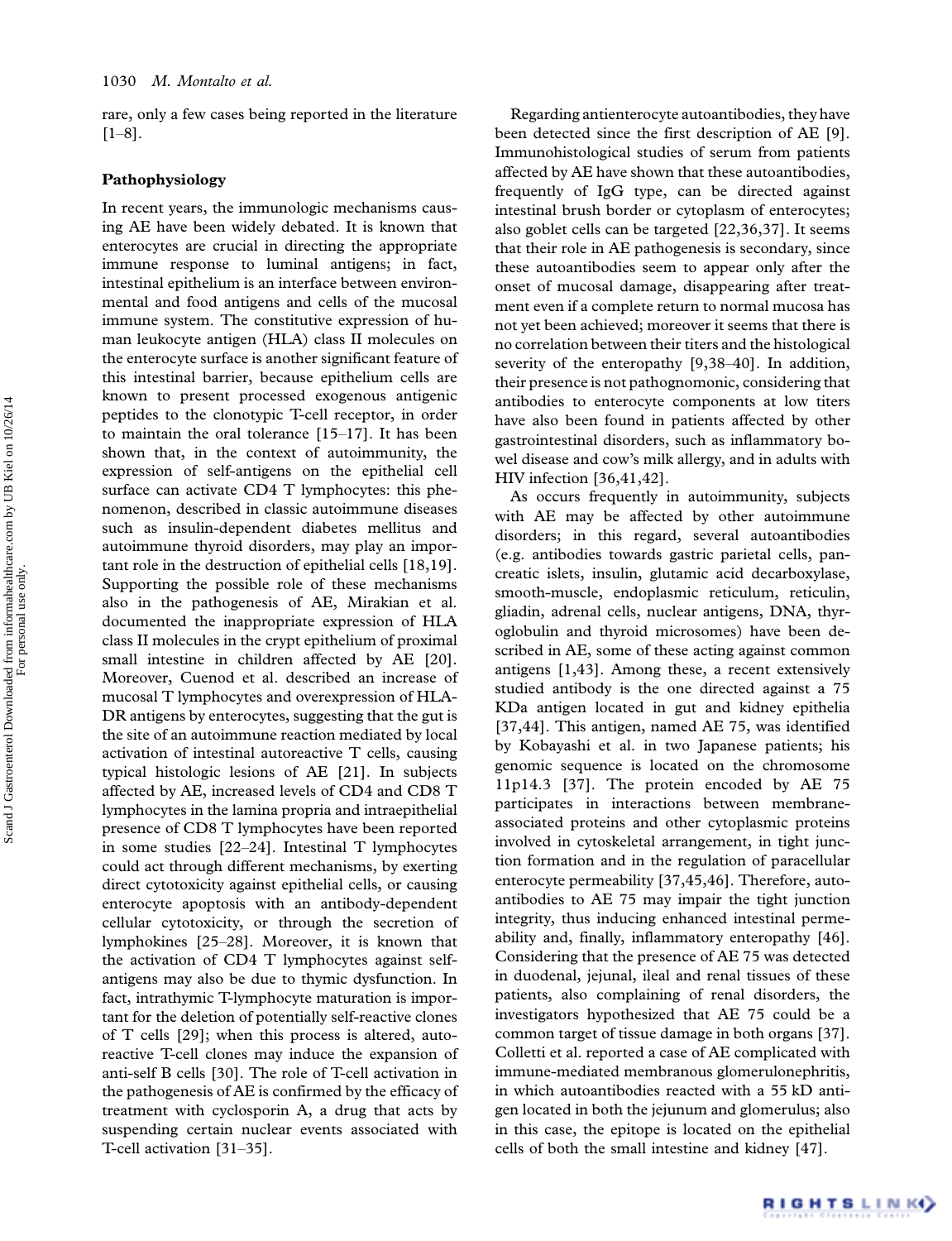A particular form of AE associated with other autoimmune diseases is represented by the IPEX syndrome, so named for its peculiar X-linked transmission. It was first described by Powell et al. by observing death from severe and protracted diarrhea in 8 of 17 male subjects with polyendocrinopathy and various autoimmune disorders in the same family over three generations [12]. In the human being, genetic mapping studies have identified the IPEX locus to chromosome Xp11.23-q13.3 [48-50]; the gene was named FOXP3, and encodes a 48 KDa protein named scurfin [50]. This protein is predominantly expressed in  $CD4 + /CD25 + T$  cells, a subpopulation characterized by regulatory functions on T-cell activation (T-reg cells)  $[48-51]$ . Several mutations have been described, causing loss of regulatory funtions of T-reg cells and subsequent activation of immunitary reactions  $[52-54]$ . The IPEX syndrome has been described only in males, whereas females are asymptomatic carriers; this has been demonstrated in a study by Tommasini et al., in which peripheral blood lymphocytes from a healthy heterozygous female expressed only one single FOXP3 transcript, either wild-type or diseased, suggesting the X-inactivation for this gene [55]. Another particular familial syndrome including AE is the APECED syndrome that shows autoimmune phenomena, polyendocrinopathy, candidiasis, and ectodermal dystrophy. Also known as autoimmune polyglandular syndrome 1 (APS-1), the APECED syndrome is one of the rare monogenic autoimmune diseases, with an autosomal recessive inheritance and no association to HLA. The gene responsible, designated AIRE (autoimmune regulator), has been mapped to the chromosome 21q22.3, and encodes for a protein implicated in the regulation of gene transcription. In particular, this protein is involved in architectural organization of the thymic microenvironment, leading to normal processes of Tcell intrathymic negative selection; genetic disorders of the coding region of AIRE cause the loss of function of this protein, with consequent development of autoreactive T cells [56].

## Intestinal morphology

The histopathology of AE has some analogies with celiac disease, with duodenal and proximal jejunum biopsies showing total villus atrophy, crypt hyperplasia, and a dense lymphoplasmacytic infiltrate into the lamina propria; crypt abscesses are found in the most severe cases. Unlike celiac disease, there is a relative paucity of intraepithelial lymphocytes, expressing the T-cell receptor  $\alpha\beta$  [5]. At immunohistochemistry, crypt enterocytes show hyperexpression of HLA class II molecules, whereas lymphocytic infiltration of intestinal mucosa is constitued by CD4-CD8 T lymphocytes and macrophages  $[21-24]$ .

In both children and adults affected by AE, the presence of lesions in both the stomach and colon has been described, supporting a possible generalized autoimmune disorder involving the whole gastrointestinal tract in these patients. Gastric biopsies showed dense lymphoplasmacytic infiltrates, predominantly composed of CD4+ T lymphocytes, located in the lamina propria, leading up to marked atrophic gastritis with intestinal metaplasia, as well as glandular destruction [8]. Morphological lesions in the colon varied from diffuse mild colitis with only an increase in inflammatory cells (lymphocytes, plasma cells, and a discrete presence of eosinophils) to severe colitis with goblet-cell depletion, crypt dysplasia, distortion of crypt architecture, and crypt abscess formation. Immunohistochemistry shows features similar to those found in the small intestine [8].

# Clinical features

The clinical picture of AE is ridden by severe and protracted hypersecretory diarrhea, generally occurring in the first weeks of life and, typically, requiring parenteral nutrition to ensure the hydroelectrolytic balance. The intestinal malabsorption leads to low body-weight and low growth [13]. Moreover, patients affected by AE often suffer from local and systemic infections, because of loss of skin and gut barriers, central lines, immunosuppressive therapies, and poor nutrition [57].

The prognosis of AE patients depends on the severity of digestive symptoms and signs (including fecal output), on the severity and extension of histological lesions along the gastrointestinal apparatus, and on the presence of extra-intestinal involvement [21,58]. In fact, AE could be one manifestation of a more diffuse autoimmune disorder of the gastrointestinal system, characterized by gastritis, colitis, pancreatitis, and hepatitis, with a variety of autoantibodies, such anti-parietal cell antibodies and anti-goblet-cell antibodies [4,8,57]. Leòn et al. described the association of AE and autoimmune colitis as ''generalized autoimmune gut disorder'' [5]. Pancreatic involvement, usually arising in the form of autoimmune diabetes mellitus, may also precede the onset of secretory diarrhea in infants; other pancreatic diseases occurring in AE are represented by chronic pancreatitis, with lymphocytic infiltration and atrophy of exocrine parenchyma. Liver can show hepatocellular necrosis, up to chronic hepatitis and hepatic fibrosis; another form of chronic liver involvement is constitued by autoimmune hepatitis, with positivity of smooth muscle autoantibodies [59].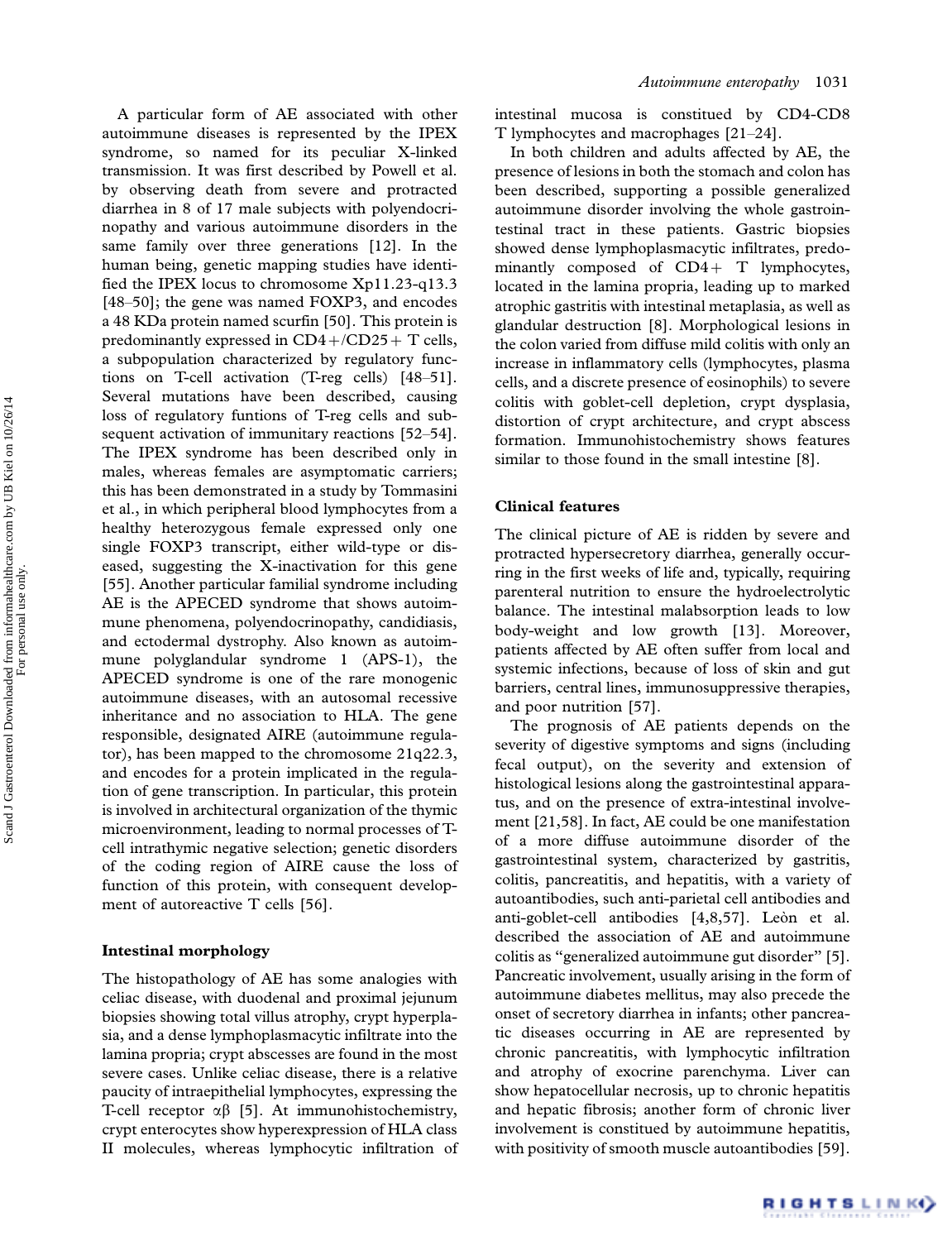As mentioned above, during the course of the disease, also other extra-intestinal organs can be involved. In particular, the thyroid may show lymphocytic infiltration and interstitial fibrosis with onset of hypothyroidism; kidney may be involved in the form of interstitial nephritis or membranous glomerulonephritis, but also with hematuria and proteinuria, up to nephrotic syndrome [57]. Hematologic disorders, like hemolytic anemia and thrombocytopenia, have been reported, with Coombs' test positivity. Lung and skin involvement may occur in the form of interstitial pneumopathy or bronchitis and eczematiforme dermatitis [57,59]. Volta et al. have also described a case of an association between AE and rheumathoid arthritis [60]. Thus, AE is frequently a multivisceral disorder, in which intestinal involvement may be the initial manifestation of disease, generally in the first months of life [36].

On the basis of the above-mentioned role of the thymus in the deletion of potentially self-reactive clones of T cells, an association between thymoma and the development of autoimmunity has been hypothesized; in this regard, some cases of AE have been reported in the setting of thymoma, in both pediatric and adult age [2,61].

In the context of the IPEX syndrome, a severe form of AE occurs in association with polyendocrinopathies (in particular, type 1 diabetes mellitus) and skin manifestations (e.g. eczema, psoriasis, atopic dermatitis, alopecia). As occurs also in the classic form of AE, other disorders may arise during the natural history of the IPEX syndrome, owing to immune dysfunctions: production of autoantibodies, Coombs-positive anemia, autoimmune cytopenias, lymphadenopathy, splenomegaly, thymic involution, pneumonitis, nephritis, hepatitis, arthritis, myositis, and fatal infections [12,62,63]. All these diseases often appear sequentially, rather than simultaneously, and the organ spectrum can vary from patient to patient. Survival is influenced by several factors, such as genotype, environment, and treatment strategy, but the majority of patients die in infancy or childhood [64].

In the APECED syndrome, AE is associated with variable endocrine deficiencies, chronic mucocutaneous candidiasis, and ectodermal dystrophy. This syndrome is more frequent among some isolated populations, such as Finns, Sardinians, and Iranian Jews [65]. The first sign is frequently a chronic mucocutaneous candidiasis, starting soon after birth, affecting the tongue, esophagus, and nails; several cases of oral carcinoma being reported in literature, it has been suggested that it might be carcinogenic [66]. Candidiasis is followed by autoimmune hypoparathyroidism or Addison's disease, often in the first decade of life. Several autoimmune

disorders such as autoimmune gastritis with pernicious anemia, autoimmune hepatitis, type 1 diabetes mellitus, autoimmune thyroid disease, and gonadal dysfunction can arise. Moreover, the patients may develop alopecia with patchy or complete loss of hair, vitiligo, urticaria-like erythema, keratoconjuctivitis, and ectodermal dystrophies affecting enamel and nails [56].

In adult age, only a few cases of AE have been described in the literature  $[1-8]$ . Corazza et al. reported on four adult women affected by celiac disease who were not responsive to a gluten-free diet; in two of these cases, the diagnostic criteria proposed by Unsworth & Walker-Smith were fulfilled for diagnosis of AE: these patients had no malabsorption symptoms in childhood, so confirming an adult onset [1]. As in pediatric patients, also in adult age, some investigators have reported the association of AE with gastritis and colitis, suggesting the existence of a generalized autoimmune disorder of the alimentary tract; moreover, AE is frequently found in adults affected by other autoimmune diseases, or predisposed to autoimmune diseases (positivity for organspecific and/or non-organ-specific autoantibodies), or with a familial history of autoimmunity [4,5,8]. The onset of AE in adult age can occur also in the context of the IPEX syndrome [67].

# Diagnosis

AE should be taken into account in all patients presenting with severe diarrhea requiring parenteral nutrition, particularly in infants, being considered the most common cause of protracted diarrhea of infancy [13].

In the diagnostic work-up of these patients, it is important to evaluate birth and family history, timing of onset of diarrhea, and possible triggers, such as viral diseases in the family and introduction of new foods. Furthermore, the type of diarrhea should be considered, because secretory diarrhea that characterizes AE is usually not responsive to bowel rest. Small-bowel biopsy is a cornerstone of investigation, and if it shows intestinal villous atrophy and inflammatory infiltration with hyperplastic crypts, AE should be considered in the differential diagnosis, like other disorders characterized by similar histologic findings (cow's milk intolerance, celiac disease, parasitic infestations, bacterial and viral infections, and intestinal lymphoma) [57]. Considering its many similarities with autoimmune enteropathy, special mention should be given to celiac disease regarding not only the histological pattern, but also the gut clinical setting, as well as the possible association with other autoimmune diseases; however, in the subset of patients with a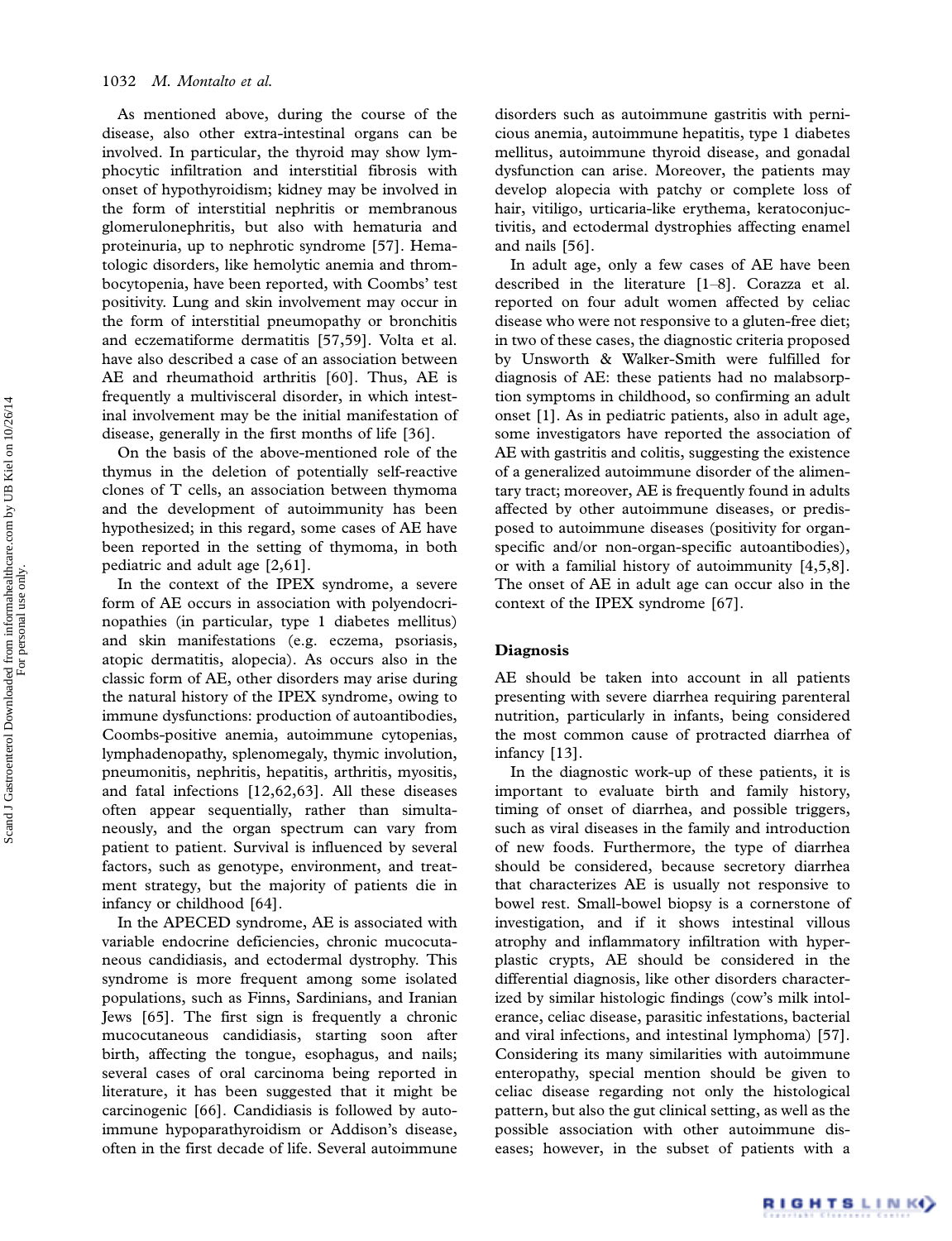diagnosis of celiac disease without specific antibodies, the lack of response to a gluten-free diet should suggest not only a condition of refractory celiac disease, but also a case of AE. Furthermore, endoscopic examination of the colon is mandatory to complete an adequate differential diagnosis.

The diagnostic criteria to make a correct diagnosis of AE, originally proposed by Unsworth & Walker-Smith et al., are: a) protracted diarrhea and severe enteropathy with small-intestinal villous atrophy; b) no response to exclusion diets; c) evidence of predisposition to autoimmune disease (presence of circulating enterocyte antibodies or associated autoimmune disease); and d) no severe immunodeficiency [43].

B- and T cells, lymphocytic subsets and polymorphonuclear cell counts are generally normal, as also are lymphocyte stimulation assays, serum immune complex, and complement factor levels [59]. IgA deficiency has been described with high incidence in autoimmune disorders, like AE, and it can be associated with villous atrophy [5,68].

A diagnosis of IPEX syndrome should be suspected in young male patients showing intractable diarrhea with villous atrophy and failure to thrive, associated with type 1 diabetes mellitus and/or hypothyroidism and with skin manifestations; this diagnosis is confirmed by mutation analysis of the FOXP3 gene [63].

The APECED syndrome should be hypothesized in patients with the above-mentioned clinical and ethnic features, in particular when these subjects are affected by at least two illnesses among chronic mucocutaneous candidiasis, autoimmune hypoparathyroidism, and Addison's disease. Analysis of the AIRE gene mutation is recommended to confirm the diagnosis  $[56, 65 - 66]$ .

During follow-up, upper and lower endoscopy might be necessary in the case of gastrointestinal symptoms, in order to modulate or modify the therapy.

#### Management

AE patients need nutritional support and adequate hydration to ensure optimal growth and development. In the most severe cases, total parenteral nutrition must be started early, whereas where there is less severe involvement of the gut, an elemental or low carbohydrate-containing formula can promote enteral delivery of calories and nutrients, thus avoiding the complications of parenteral nutrition [69].

Immunosuppressive therapy, with corticosteroids, cyclosporin, tacrolimus, and mycophenolate mofetil, has been used with apparent benefit  $[31,61,70-73]$ . In particular, Sanderson et al. reported an improvement of small-intestinal mucosal morphology and

carbohydrate absorption with a consequent more adequate growth in two children treated with cyclosporin A for 8 months [31]. In fact, cyclosporin A acts by suspending certain nuclear events associated with T-cell activation, which represents, as mentioned above, the crucial points in the pathogenesis of AE [31,35].

Recently, also in the context of AE therapy, biological agents have been introduced. In this regard, some cases of AE unresponsive to classic immunosuppressive therapy, in both pediatric and adult age, in which success has been achieved with infliximab treatment have been described [61,73]. This drug has been introduced because of its  $TNF\alpha$ antagonistic effects, high levels of this cytokine being produced by intestinal intraepithelial T lymphocytes of AE subjects [61]. However, it should be remembered that these immunosuppressors carry an increased risk for infection, neurotoxicity, and lymphoproliferative disease [6]. Other resources are constitued by immunoglobulins, anti-lymphocytic immunoglobulin, or cyclophosphamide [70]. High doses of intravenous immunoglobulins block Fc receptors on cytotoxic T lymphocytes and natural killer (NK) cells, the effectors of antibody-dependent cytotoxicity [74]. The efficacy of high doses of cyclophosphamide was described by Oliva-Hemker et al. in an infant affected by severe AE unresponsive to other immunosuppressors such as methylprednisolone, cyclosporin A, tacrolimus, and 6-mercaptopurine [75]. The advantage of cyclophosphamide in a single treatment course is represented by its immunoablative but not myeloablative effects, because its metabolites are inactivated in hematopoietic stem cells but not in lymphoid cells; thus, T lymphocytes, B lymphocytes, and NK cells are rapidly eliminated by high doses of cyclophosphamide [76].

Regarding IPEX syndrome, it must be stated that this is a most severe form, which is often unresponsive to specific treatment, and is burdened with a high mortality rate (about 30%) [70]. As a first step, total parenteral nutrition is started, but it is often unsuccessful. Symptomatic treatment includes hematic transfusions and insulin for diabetes. Immunosuppressive therapy is the successive step  $[70-78]$ ; among these drugs, recent data suggest that sirolimus is better tolerated, less nephrotoxic, and it allows T-reg cell expansion while the growth of effector T cells is inhibited [79]. Another option is bone marrow transplantation, but of patients so treated, none has survived long term [80]. A recent study suggests that, in the future, IPEX syndrome could be successfully treated with gene therapy of autologous cells; the direct transduction of T cells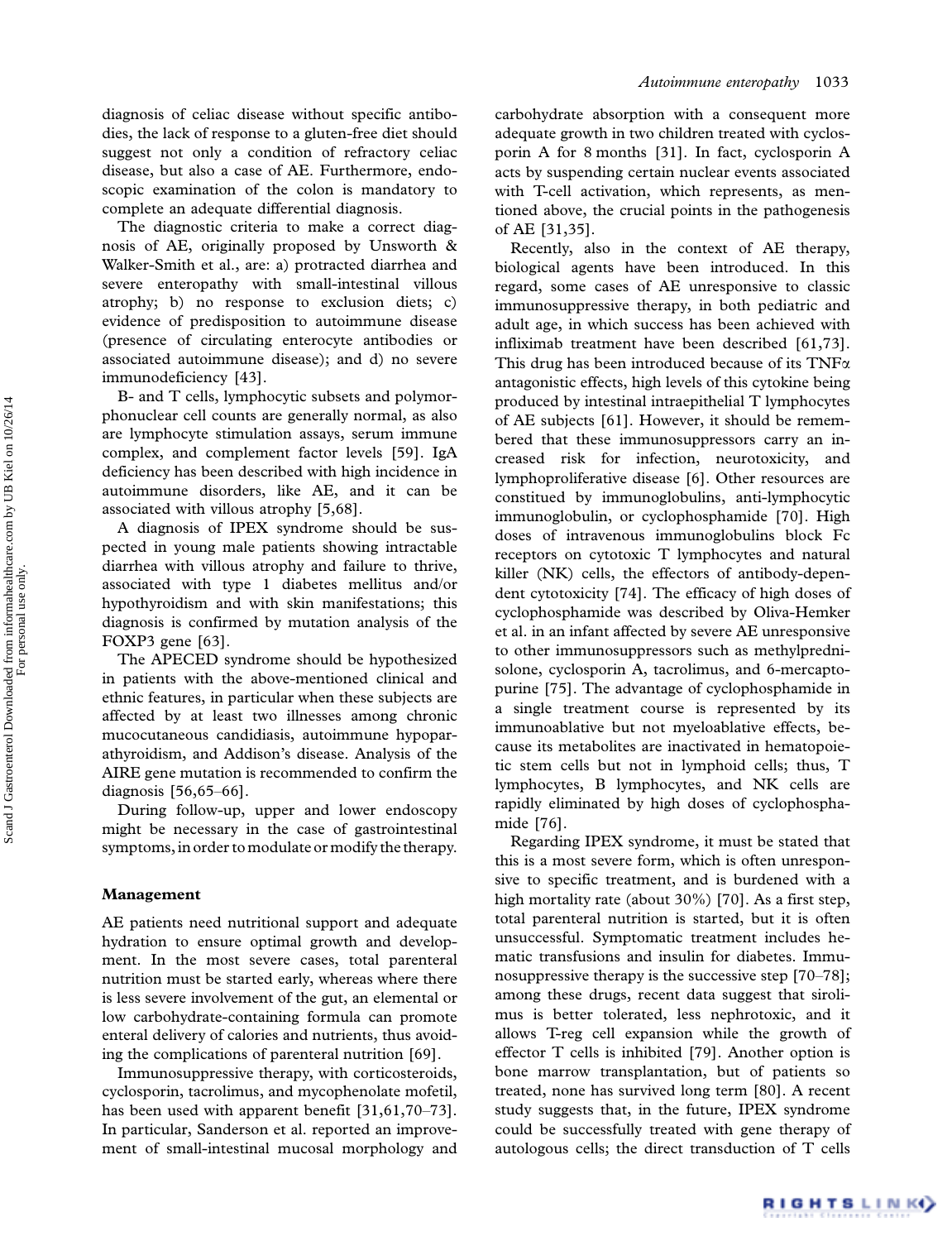with FOXP3-expressing vectors could overtake bone marrow gene therapy [81].

Also, the treatment of APECED syndrome is first of all based on parenteral nutritional support. The administration of corticosteroids in high intravenous doses, or immunosuppressors, particularly oral methotrexate, which is well tolerated in children, represents the successive step. Treatment should include hormone replacement and systemic chemotherapy against Candida infection. Patients should be followed-up and monitored for new disease components of the syndrome [56].

**Declaration of interest:** The authors report no conflicts of interest. The authors alone are responsible for the content and writing of the paper.

### References

- [1] Corazza GR, Biagi F, Volta U, Andreani ML, De Franceschi L, Gasbarrini G. Autoimmune enteropathy and villous atrophy in adults. Lancet 1997;350:106-9.
- [2] Mais DD, Mulhall BP, Adolphson KR, Yamamoto K. Thymoma-associated autoimmune enteropathy. A report of two cases. Am J Clin Pathol 1999;112:810-5.
- [3] Daum S, Sahin E, Jansen A, Heine B, Riecken EO, Zeitz M, et al. Adult autoimmune enteropathy treated successfully with tacrolimus. Digestion 2003;68:86-90.
- [4] Carroccio A, Volta U, Di Prima L, Petrolini N, Florena AM, Averna MR, et al. Autoimmune enteropathy and colitis in an adult patient. Dig Dis Sci 2003;48:1600-6.
- [5] Leòn F, Olivencia P, Rodriguez-Pena R, Sanchez L, Redondo C, Alvarez I, et al. Clinical and immunological features of adult-onset generalized autoimmune gut disorder. Am J Gastroenterol 2004;99:1563-71.
- [6] Rolny P, Sigurjonsdottir HA, Remoti H, Nilsson LA, Ascher H, Tlaskalova-Hogenova H, et al. Role of immunosuppressive therapy in refractory sprue-like disease. Am J Gastroenterol 1999;94:219-25.
- [7] Akram S, Murray JA, Pardi DS, Alexander GL, Schaffner JA, Russo PA, et al. Adult autoimmune enteropathy: Mayo Clinic Rochester experience. Clin Gastroenterol Hepatol 2007;5:128290.
- [8] Mitomi H, Tanabe S, Igarashi M, Katsumata T, Arai N, Kikuchi S, et al. Autoimmune enteropathy with severe atrophic gastritis and colitis in an adult: proposal of a generalized autoimmune disorder of the alimentary tract. Scand J Gastroenterol 1998;33:716-20.
- [9] Walker-Smith JA, Unsworth DJ, Hurchins P, Phillips AD, Holborow EJ. Autoantibodies against gut epithelium in child with small intestinal enteropathy. Lancet 1982;319:566-7.
- [10] McCarthy DM, Katz SI, Gazze L, Waldmann TA, Nelson DL, Strober W. Selective IgA deficiency associated with total villous atrophy of the small intestine and an organ-specific anti-epithelial cell antibody. J Immunol 1978;120:932-8.
- [11] Van Thiel DH, Smith WI Jr, Rabin BS, Fisher SE, Lester R. A syndrome of Immunoglobulin A deficiency, diabetes mellitus, malabsorption and a common HLA haplotype. Ann Int Med 1977;86:10-9.
- [12] Powell BR, Buist NRM, Stenzel P. An X-linked syndrome of diarrhea, polyendocrinopathy, and fatal infection in infancy. I Pediatr 1982;100:731-7.
- [13] Catassi C, Fabiani E, Spagnuolo MI, Barera G, Guarino A, and the Working Group of the Italian Society of Pediatric Gastroenterology and Hepatology (SIGEP). Severe and protracted diarrhea: results of the 3-year SIGEP multicenter survey. J Ped Gastroenterol Nutr 1999;29:63-8.
- [14] Goulet OJ, Brousse N, Canioni D, Walker-Smith JA, Schmitz J, Phillips AD. Syndrome of intractable diarrhea with persistent villous atrophy in early childhood: a clinicopathological survey of 47 cases. J Pediatr Gastroenterol Nutr 1998;26:151-61.
- [15] Bland P. MHC class II expression by the gut epithelium. Immunol Today 1988;9:174-8.
- [16] Kaiserlian D, Vidal K, Revillard IP. Murine enterocytes can present soluble antigen to specific class II-restricted CD4- T cells. Eur J Immunol 1989;10:3967.
- [17] Meyer L, Shlien R. Evidence for function of Ia molecules on gut epithelial cells in man. J Exp Med 1987;166:1471-83.
- [18] Bottazzo GF, Todd I, Mirakian R, Belfiore A, Pujol-Borrell R. Organ-specific autoimmunity: a 1986 overview. Immunol Rev 1986;94:137-69.
- [19] Londei M, Lamb JR, Bottazzo GF, Feldmann M. Epithelial cells expressing aberrant MHC class II determinants can present antigen to cloned human T cells. Nature 1984;312: 639-41.
- [20] Mirakian R, Hill S, Richardson A, Milla PJ, Walker-Smith JA, Bottazzo GF. HLA product expression and lymphocyte subpopulation in jejunum biopsies of children with idiopathic protracted diarrhoea and enterocyte autoantibodies. I Autoimmun 1988;1:263-77.
- [21] Cuenod B, Brousse N, Goulet O, De Potter S, Mougenot JF, Ricour C, et al. Classification of intractable diarrhea in infancy using clinical and immunohistological criteria. Gastroenterology 1990;99:1037-43.
- [22] Moore L, Xu X, Davidson G, Moore D, Carli M, Ferrante A. Autoimmune enteropathy with anti-goblet cell antibodies. Human Pathol 1995;26:1162-8.
- [23] Lachaux A, Loras-Duclaux I, Bouvier R. Autoimmune enteropathy in infants: pathological study of the disease in two familial cases. Virchows Arch 1998;433:481-5.
- [24] Yamamoto H, Sugiyama K, Nomura T, Taki M, Okazaki T. A case of intractable diarrhea firmly suspected to have autoimmune enteropathy. Acta Paediatr Ipn 1994;36:  $97-103$
- [25] Guy-Grand D, Vassalli P. Gut injury in mouse graft-versushost reaction. Study of its occurrence and mechanisms. J Clin Invest 1986;77:1584-95.
- [26] Mowat A McI, Ferguson A. Hypersensitivity reactions in the small intestine. 6. Pathogenesis of the graft-versus-host reaction in the small intestinal mucosa of the mouse. Transplantation 1981;32:238-43.
- [27] Mowat A McI, Borland A, Parrott DMV. Hypersensitivity reactions in the small intestine. VII. Induction of the intestinal phase of murine graft-versus-host reactions by lyt.2<sup>-</sup> T cells activated by Ia alloantigens. Transplantation 1986;41:1927.
- [28] Ciccocioppo R, D'Alo` S, Di Sabatino A, Parroni R, Rossi M, Doglioni C, et al. Mechanisms of villous atrophy in autoimmune enteropathy and coeliac disease. Clin Exp Immunol 2002;128:88-93.
- [29] Pullen AM, Marrack P, Kappler JW. The T cell repertoire is heavily influenced by tolerance to polymorphic self antigens. Nature 1988;335:796-801.
- [30] Martin-Villa JM, Regueiro JR, De Juan D, Pérez-Aciego P, Pérez Blas M, Manzanares J, et al. T-lymphocyte dysfunctions occurring together with apical gut epithelial cell autoantibodies. Gastroenterology 1991;101:390-7.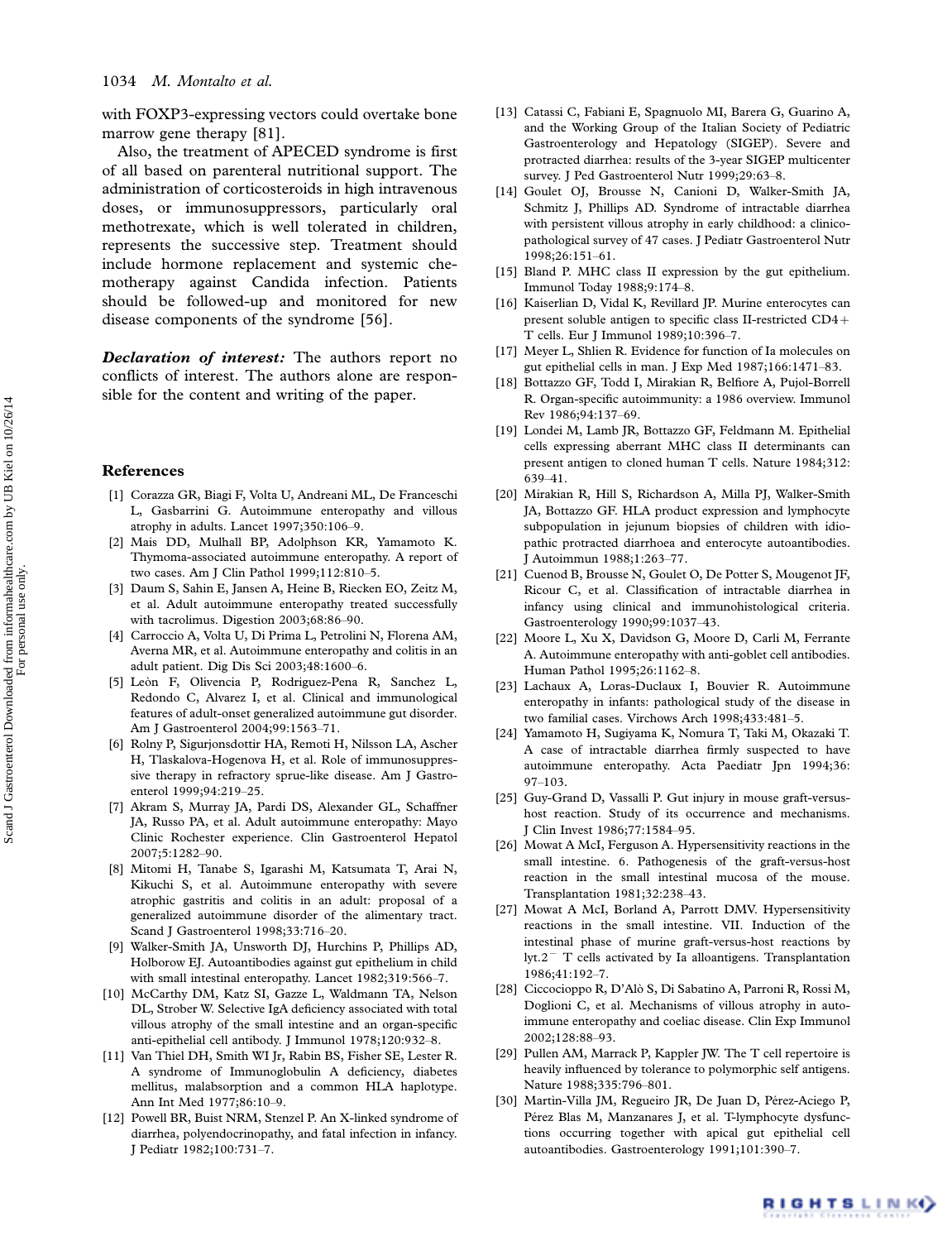- [31] Sanderson IR, Phillips AS, Spencer J, Walker-Smith JA. Response to autoimmune enteropathy to cyclosporin A therapy. Gut 1991;32:1421-5.
- [32] Larsson EL. Cyclosporin A and dexamethasone suppress T-cell responses by selectively acting at distinct sites of the triggering process. J Immunol 1980;124:2828-33.
- [33] Dos Reis GA, Shevach EM. Effect of cyclosporin A on T-cell function in vitro: the mechanism of suppression of T-cell proliferation depends on the nature of the T-cell stimulus as well as the differentiation state of the responding T-cell. J Immunol 1982;129:2360-7.
- [34] Andrus L, Lafferty KJ. Inhibition of T-cell activity by cyclosporin A. Scand J Immunol 1981;15:449-58.
- [35] Halloran PF, Wadgymar A, Autenrie P. Inhibition of MHC product induction may contribute to the immunosuppressive action of cyclosporin. Proc Allergy 1986;28:258-68.
- [36] Mitton SG, Mirakian R, Larcher VF, Dillon MJ, Walker-Smith JA. Enteropathy and renal involvement in an infant with evidence of widespread autoimmune disturbance. J Pediatr Gastroenterol Nutr 1989;8:397-400.
- [37] Kobayashi I, Imamura K, Yamada M, Okano M, Yara A, Ikema S, et al. A 75-kD autoantigen recognized by sera from patients with X-linked autoimmune enteropathy associated with nephropathy. Clin Exp Immunol  $1998;111:527-31$ .
- [38] Savilahti E, Pelkonen P, Holmberg C, Perkkio M, Unsworth J. Fatal unresponsive villous atrophy of the jejunum, connective tissue disease and diabetes in a girl with intestinal epithelial cell antibody. Acta Paediatr Scand 1985;74:472-6.
- [39] Walker-Smith JA. Coeliac disease and autoimmune enteropathy. In: Mearin ML, Mulder CJJ, editors. Coeliac disease. Leiden: Kluwer Academic Publishers; 1991. Pp 131-6.
- [40] Unsworth J, Hutchins P, Mitchell J, Phillips A, Hindocha P, Holborow J, et al. Flat small intestinal mucosa and autoantibodies against the gut epithelium. I Pediatr Gastroenterol Nutr 1982;1:503-13.
- [41] Skogh T, Heuman R, Tagesson C. Anti-brush border antibodies in Crohn's disease. J Clin Lab Immunol 1982;9: 14750.
- [42] Martin-Villa JM, Camblor S, Costa R, Arnaiz-Villena A. Gut epithelial cell autoantibodies in AIDS pathogenesis. Lancet 1993;342:80.
- [43] Unsworth DJ, Walker-Smith JA. Auto-immunity in diarrheal disease. J Pediatr Gastroenterol Nutr 1985;4:375-80.
- [44] Kobayashi I, Imamura K, Kubota M, Ishikawa S, Yamada M, Tonoki H, et al. Identification of an autoimmune enteropathy-related 75-kilodalton antigen. Gastroenterology 1999;117:823-30.
- [45] Verpy E, Leibovici M, Zwaenepoel I, Liu XZ, Gal A, Salem N, et al. A defect in harmonin, a PDZ domain-containing protein expressed in the inner ear sensory hair cells, underlies Usher syndrome type 1C. Nat Genet 2000;26:51-5.
- [46] Bitner-Glindzicz M, Lindley KJ, Rutland P, Blaydon D, Smith VV, Milla PJ, et al. A recessive contiguous gene deletion causing infantile hyperinsulinism, enteropathy and deafness identifies the Usher type 1C gene. Nat Genet 2000;  $26:56 - 60.$
- [47] Colletti RB, Guillot AP, Rosen S, Bhan AK, Hobson CD, Collins AB, et al. Autoimmune enteropathy and nephropathy with circulating anti-epithelial antibodies. J Pediatr 1991;118:853-64.
- [48] Wildin RS, Ramsell F, Peake J, Faravelli F, Casanova JL, Buist N, et al. X-linked neonatal diabetes mellitus, enteropathy and endocrinopathy syndrome is the human equivalent of mouse scurfy. Nat Genet 2001;27:18-20.
- [49] Bennett CL, Christie J, Ramsdell F, Brunkow ME, Ferguson PJ, Whitesell L, et al. The immune dysregulation, poly-

endocrinopathy, enteropathy X-linked syndrome (IPEX) is caused by mutations of FOXP3. Nat Genet 2001;27:20-1.

- [50] Hori S, Nomura T, Sakaguchi S. Control of regulatory T cell development by the transcription factor FOXP3. Science 2003;299:1057-61.
- [51] Brunkow ME, Jeffery EW, Hjerrild KA, Paeper B, Clark LB, Yasayko SA, et al. Disruption of a new forkhead/wingedhelix protein, scurfin, results in the fatal lymphoproliferative disorder of the scurfy mouse. Nat Genet 2001;27:68-73.
- [52] Wildin RS, Smyk-Pearson S, Filipovich AH. Clinical and molecular features of the immunodysregulation, polyendocrinopathy, enteropathy, X-linked (IPEX) syndrome. J Med Genet 2002;9:537-45.
- [53] Owen CJ, Jennings CE, Imrie H, Lachaux A, Bridges NA, Cheetham TD, et al. Mutational analysis of the FOXP3 gene and evidence for genetic heterogeneity in the immunodysregulation, polyendocrinopathy, enteropathy syndrome. J Clin Endocrinol Metab 2003;88:6034-9.
- [54] Bennett CL, Brunkow ME, Ramsdell F, O'Briant KC, Zhu Q, Fulehian RL, et al. A rare polyadenylation signal mutation of the FOXP3 gene leads to the IPEX syndrome. Immunogenetics 2001;53:435-9.
- [55] Tommasini A, Ferrari S, Moratto D, Badolato R, Boniotto M, Pirulli D, et al. X-chromosome inactivation analysis in a female carrier of FOXP3 mutation. Clin Exp Immunol 2002;130:127-30.
- [56] Perheentupa J. APS-I/APECED: the clinical disease and therapy. Endocrinol Metab Clin North Am 2002;31: 295-320
- [57] Russo PA, Brochu P, Seidman EG, Roy CC. Autoimmune enteropathy. Pediatr Dev Pathol 1999;2:65-71.
- [58] Hill SM, Milla PJ, Bottazzo GF, Mirakian R. Autoimmune enteropathy and colitis: is there a generalised autoimmune gut disorder? Gut 1991;32:36-42.
- [59] Lachaux A. L'entéropathie auto-immune. Arch Pédiatr 1996;3:261-6.
- [60] Volta U, De Angelis GL, Granito A, Petrolini N, Fiorini E, Guidi M, et al. Autoimmune enteropathy and rheumatoid arthritis: a new association in the field of autoimmunity. Dig Liver Dis  $2006:38:926-9$ .
- [61] Elwing JE, Clouse RE. Adult-onset autoimmune enteropathy in the setting of thymoma successfully treated with infliximab. Dig Dis Sci 2005;5:928-32.
- [62] Sherman PM, Mitchell DJ, Cutz E. Neonatal enteropathies: defining the causes of protracted diarrhea of infancy. J Pediatr Gastroenterol Nutr 2004;38:16-26.
- [63] Torgerson TR, Ochs HD. Immune dysregulation, polyendocrinopathy, enteropathy, X-linked: forkhead box protein 3 mutations and lack of regulatory T cells. J Allergy Clin Immunol 2007;120:744-50.
- [64] Wildin RS, Freitas A. IPEX and FOXP3: clinical and research perspectives. J Autoimmun 2005;25:56-62.
- [65] Peterson P, Peltonen L. Autoimmune polyendocrinopathy syndrome type 1 (APS 1) and AIRE gene: new views on molecular basis of autoimmunity. J Autoimmun 2005;25:  $49 - 55$ .
- [66] Perheentupa J. Autoimmune polyendocrinopathy-candidiasis-ectodermal dystrophy. J Clin Endocrinol Metabol 2006; 91:2843-50.
- [67] Al Khalidi H, Kandel G, Streutker CS. Enteropathy with loss of enteroendocrine and Paneth cells in a patient with immune dysregulation: a case of adult autoimmune enteropathy. Hum Pathol 2006;37:373-6.
- [68] Catassi C, Mirakian R, Natalizi G, Sbarbati A, Cinti S, Coppa GV, et al. Unresponsive enteropathy associated with circulating enterocyte autoantibodies in a boy with common